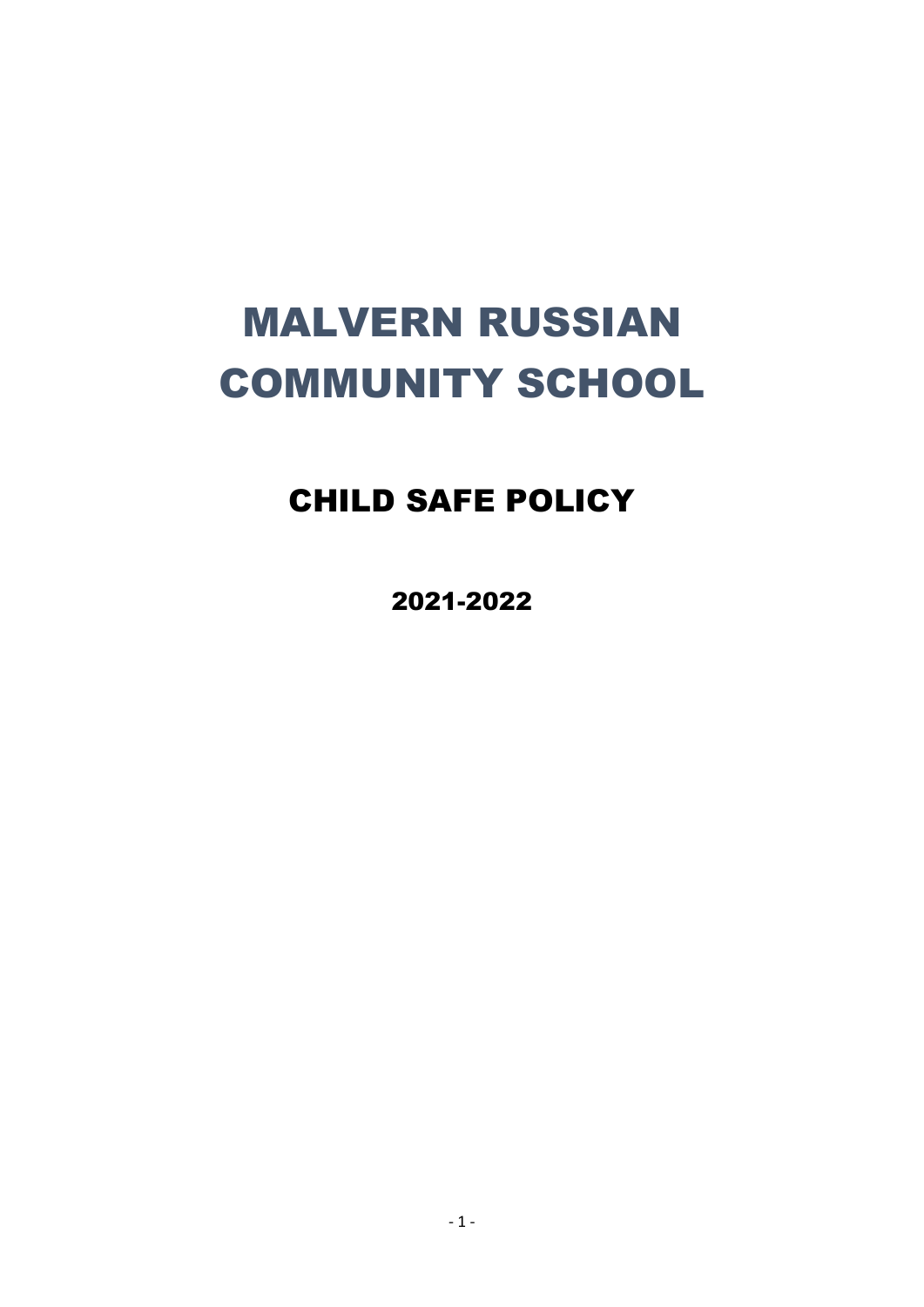### **Introduction:**

**At Malvern Russian Community School we hold the care, safety and wellbeing of children and young people as a central and fundamental responsibility of our school. Malvern Russian Community School have a moral, legal and mission-driven responsibility to create nurturing school environments where children and young people are respected, their voices are heard and they are safe and feel safe (CECV Commitment Statement to Child Safety).**

### **Our commitment to child safety**

**[Note: this could stand alone as a public commitment to child safety]**

Our Schools is committed to child safety.

We want children to be safe, happy, and empowered. We support and respect all children, as well as our staff and volunteers.

We are committed to the safety, participation, and empowerment of all children.

We have zero tolerance of child abuse, and all allegations and safety concerns will be treated very seriously and consistently with our robust policies and procedures.

We have legal and moral obligations to contact authorities when we are worried about a child's safety, which we follow rigorously.

Our organisation is committed to preventing child abuse and identifying risks early, and removing and reducing these risks.

Our organisation has robust human resources and recruitment practices for all staff and volunteers.

Our School is committed to regularly training and educating our staff and volunteers on child abuse risks.

We support and respect all children, as well as our staff and volunteers. We are committed to the cultural safety of Aboriginal children, the cultural safety of children from a culturally and/or linguistically diverse backgrounds, and to providing a safe environment for children with a disability.

We have specific policies, procedures and training in place that support our leadership team, staff, and volunteers to achieve these commitments.

#### If you believe a child is at immediate risk of abuse phone 000.

## **Our children**

This policy is intended to empower children who are vital and active participants in our organisation. We involve them when making decisions, especially about matters that directly affect them. We listen to their views and respect what they have to say.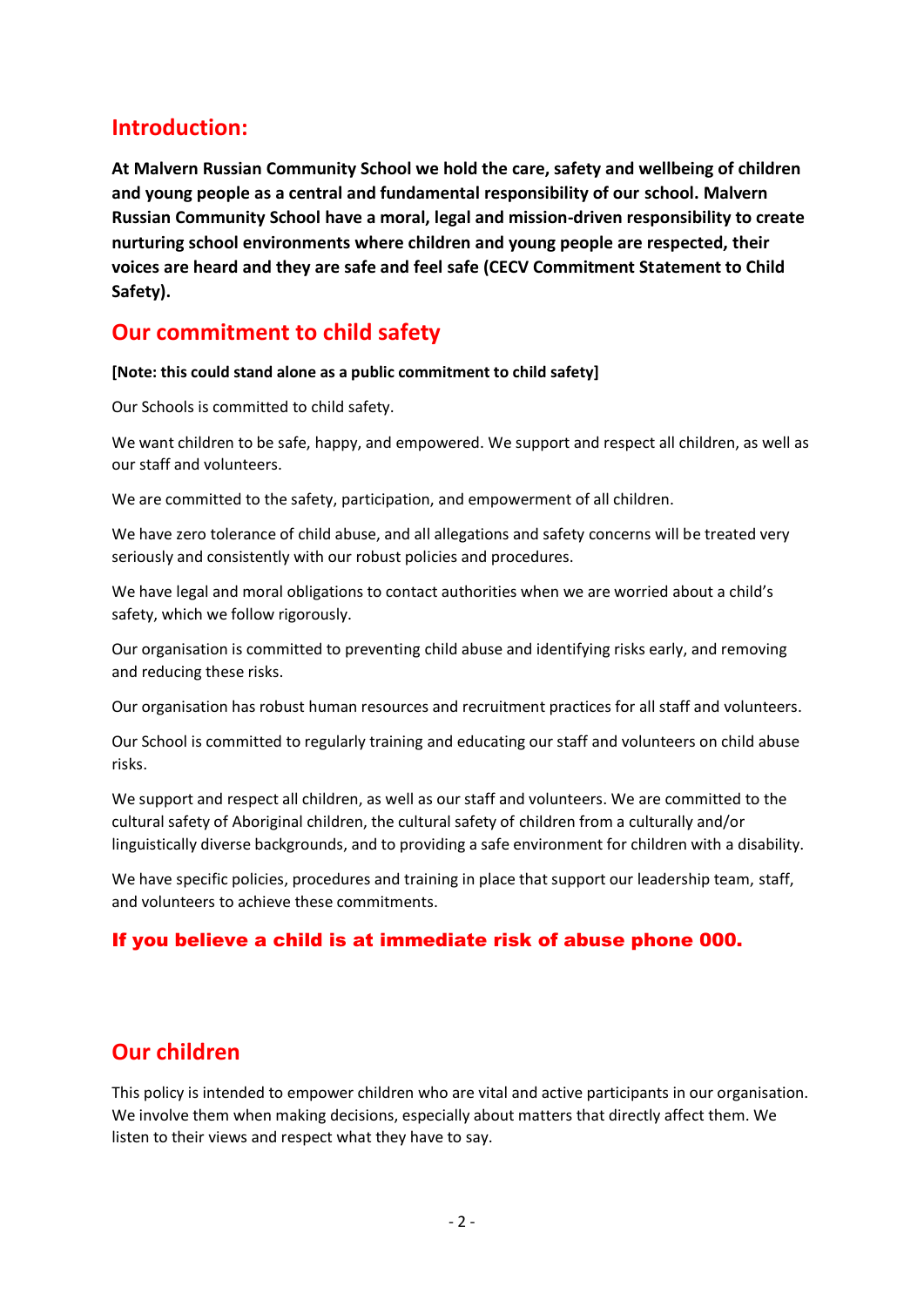We promote diversity and tolerance in our organisation, and people from all walks of life and cultural backgrounds are welcome. In particular, we:

- promote the cultural safety, participation and empowerment of Aboriginal children
- promote the cultural safety, participation and empowerment of children from culturally and/or linguistically diverse backgrounds
- ensure that children with a disability are safe and can participate equally.

# **Our staff and volunteers**

This policy guides our staff and volunteers on how to behave with children in our organisation.

All our staff and volunteers must agree to abide by our code of conduct which specifies the standards of conduct required when working with children. All staff and volunteers, as well as children and their families, are given the opportunity to contribute to the development of the code of conduct.

## **Training and supervision**

Training and education is important to ensure that everyone in our organisation understands that child safety is everyone's responsibility.

Our organisational culture aims for all staff and volunteers (in addition to parents/carers and children) to feel confident and comfortable in discussing any allegations of child abuse or child safety concerns. We train our staff and volunteers to identify, assess, and minimise risks of child abuse and to detect potential signs of child abuse.

We also support our staff and volunteers through ongoing supervision to: develop their skills to protect children from abuse; and promote the cultural safety of Aboriginal children, the cultural safety of children from linguistically and/or diverse backgrounds, and the safety of children with a disability.

New employees and volunteers will be supervised regularly to ensure they understand our organisation's commitment to child safety and that everyone has a role to play in protecting children from abuse, as well as checking that their behaviour towards children is safe and appropriate (please refer to this organisation's code of conduct to understand appropriate behaviour further). Any inappropriate behaviour will be reported through appropriate channels, including the Department of Health and Human Services and Victoria Police, depending on the severity and urgency of the matter.

## **Recruitment**

We take all reasonable steps to employ skilled people to work with children. We develop selection criteria and advertisements which clearly demonstrate our commitment to child safety and an awareness of our social and legislative responsibilities. Our organisation understands that when recruiting staff and volunteers we have ethical as well as legislative obligations.

We actively encourage applications from Aboriginal peoples, people from culturally and/or linguistically diverse backgrounds and people with a disability.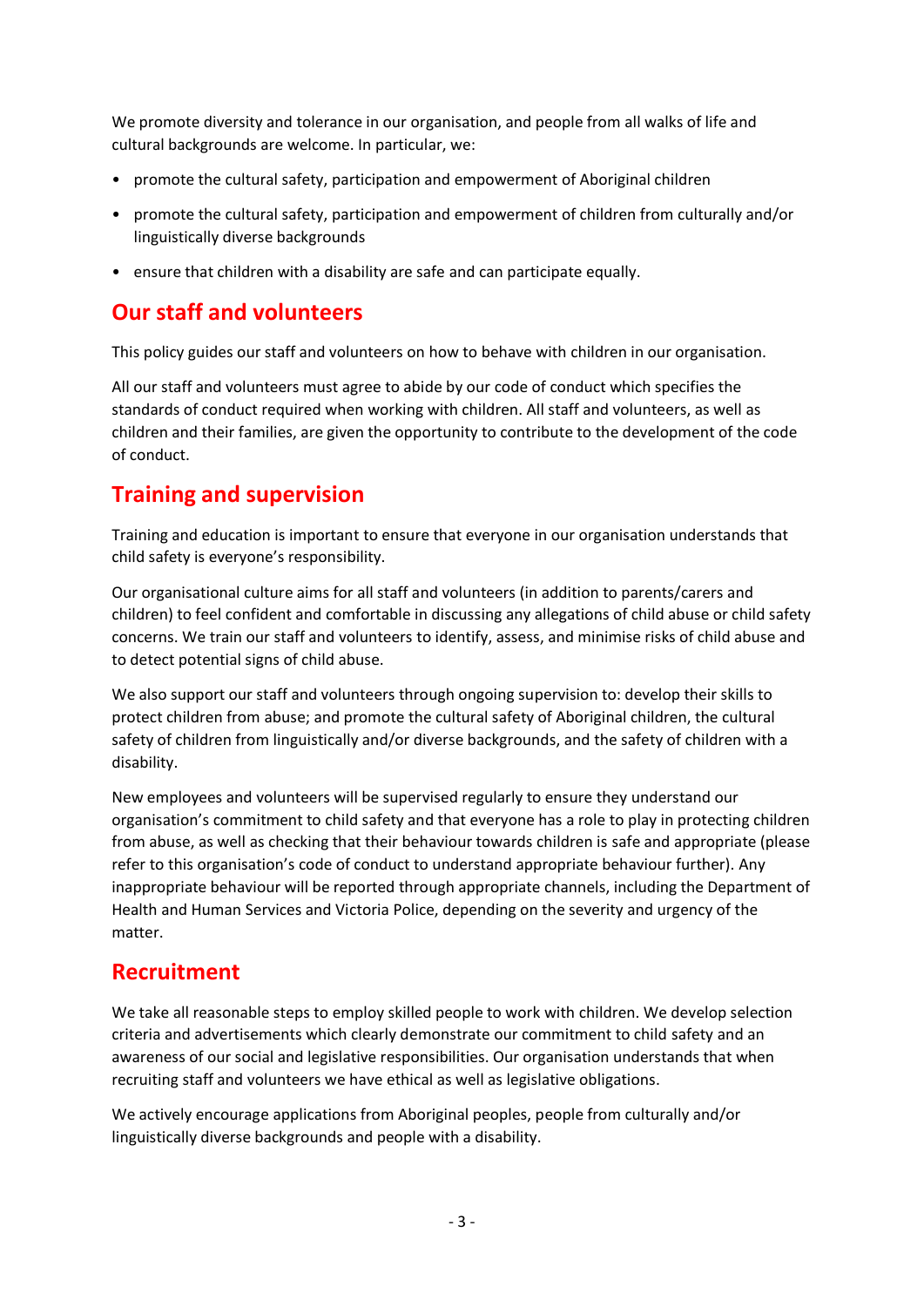All people engaged in child-related work, including volunteers, are required to hold a Working with Children Check and to provide evidence of this Check. Please see the Working with Children Check website <www.workingwithchildren.vic.gov.au> for further information.

In recognition of its obligation to provide a safe environment for children, CLA instructors are required to have a valid Working with Children (WWC) Check in compliance with the *Working with Children Act 2005*. The Check is just one of responsibilities in creating and maintaining child-safe environments. child-related work is not limited to work involving direct and unsupervised contact with children. Any contact with children, unless it is only occasional and incidental, is enough to trigger the requirement to get a Check.

*Child-* a person under 18 years of age

*Contact*- any contact between a child and an adult that involves:

- (a) Physical contact; or
- (b) Face to face oral communication; or
- (c) Physically being within eyeshot
- (d) Yard Duty
- (e) Unsupervised contact

We carry out reference checks and police record checks to ensure that we are recruiting the right people. Police record checks are used only for the purposes of recruitment and are discarded after the recruitment process is complete. We do retain our own records (but not the actual criminal record) if an applicant's criminal history affected our decision-making process.

If during the recruitment process a person's records indicate a criminal history, then the person will be given the opportunity to provide further information and context.

### **Duty of Care**

The purpose of this policy is to explain the nature of the legal duties owed by teachers and school staff towards students. In a legal context, 'duty of care' is an element of the tort of negligence.

Schools must ensure that they exercise the same level of care and supervision that a parent would. Therefore, teachers must:

- Maintain constant supervision of the students in their charge.
- Not send students to deliver messages beyond the school grounds.
- Take immediate action in any situation where there is a threat to the welfare or safety of a student like: Child abuse.
- Attend their allocated yard duty time.
- Ensure that no student leaves the school premises without written parental permission.
- Ensure that a safe and appropriate working environment is created and maintained in the classroom.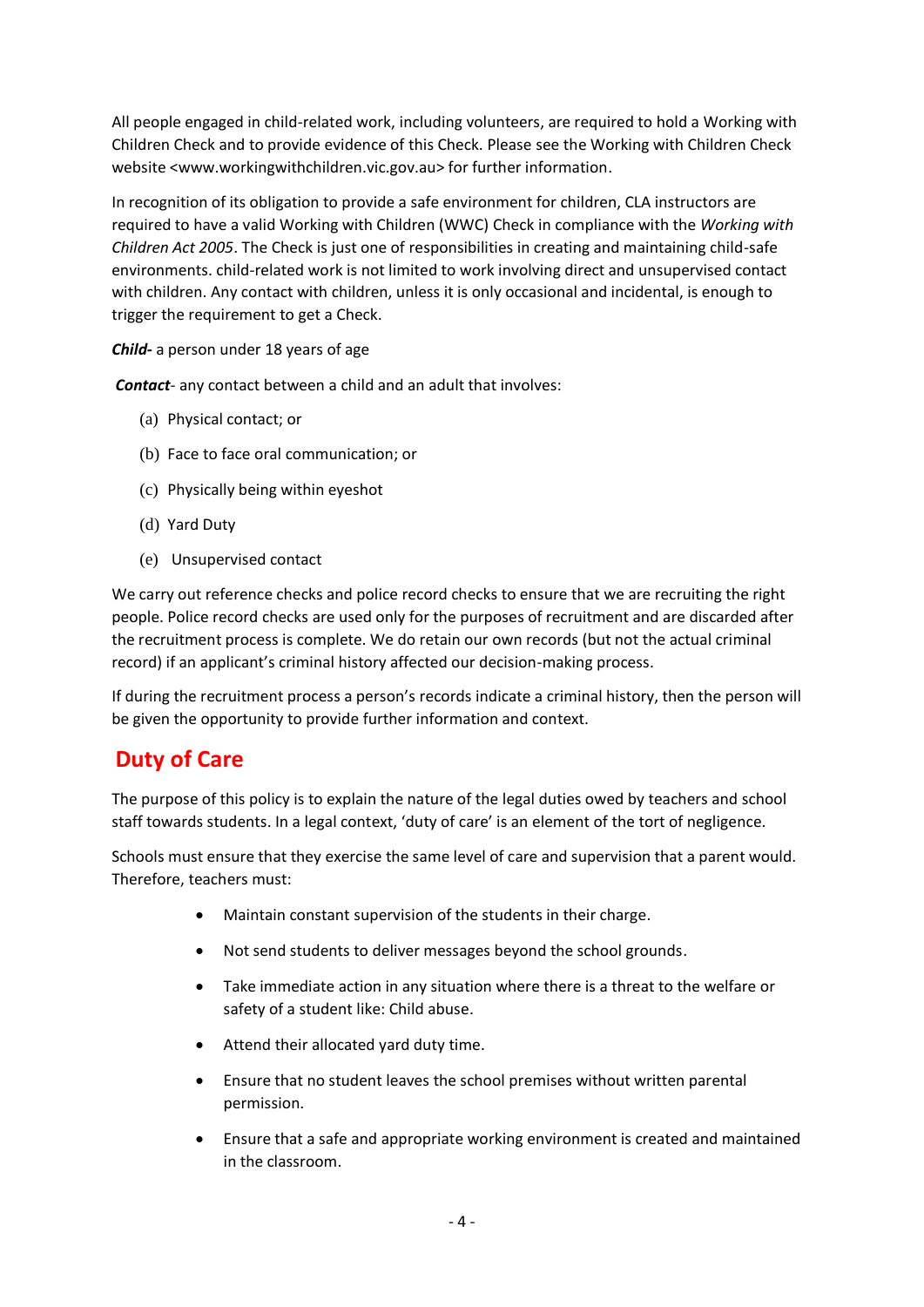- Ensure visitors register is signed by people entering the school premises.
- Carrying the working with children card while they are on duty.

#### **Evacuation Procedure**

Our school uses an evacuation plan created by Slavic Evangelical Baptist Church, owners of the facilities. It is the responsibility of our school to familiarise the school community with the procedure by placing the evacuation plan in a strategically located position which is accessible to the entire school community. Ideally, the evacuation plan would be exhibited on a main wall, which would allow staff and students to become familiar with the plan.

#### **First Aid**

In line with the First Aid Regulation of the *Occupational Health and Safety Act, 2004*.

**First aid**: is the immediate treatment or care given to a person suffering from an injury or illness

until more advanced care is provided or the person recovers.

**First aider:** is a person who has successfully completed a nationally accredited training course or

an equivalent level of training that has given them the competencies required to administer first aid.

**First aid equipment**: includes first aid kits and other equipment used to treat injuries and illnesses.

**First aid facilities:** include first aid rooms, health centres, clean water supplies and other facilities

needed for administering first aid.

The following policy in relation to first aid applies to our School:

- MRCS must ensure that a first aid kit is stored on site;
- MRCS must nominate the First Aid officer and first aiders;
- MRCS needs to have first aid policy and procedures;
- The First Aid officer is in charge of the kit and must ensure it is properly maintained;
- The First Aid officer is responsible for ensuring that a Register of Injuries and Treatment is maintained up-to-date and all First aiders having current certificate.
- MRCS must ensure that there is an adequate number of trained first aid officers on site.
- MRCS must ensure they are having the list of student's names with allergy and their allergy plan. Individual Anaphylaxis Management Plans.
- Displaying well-recognised, standardised first aid signs will assist in easily locating first aid equipment and facilities.

# **Equal Opportunity- Anti Discrimination, Racial Vilification and Disability Discrimination**

Discrimination is defined in part 2, section 6 as being linked to the following attributes.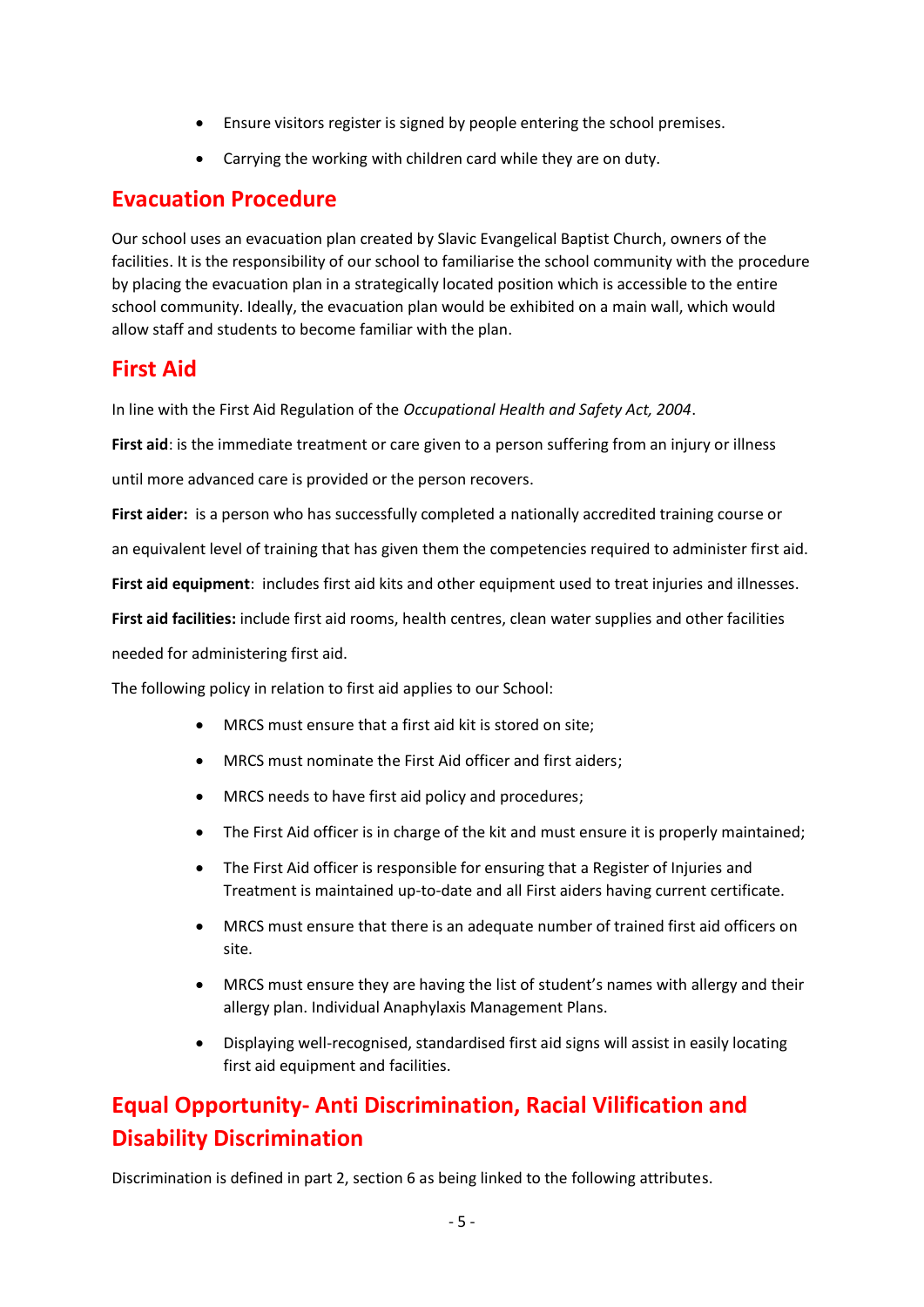The following are the attributes based on which discrimination is prohibited in the area of activity set out in part 4-

- (a) age
- (b) breastfeeding
- (c) employment activity
- (d) gender identity
- (e) disability
- (f) industrial activity
- (g) lawful sexual activity
- (h) marital status
- (i) parental status or status career
- (j) physical features
- (k) political belief or activity
- (l) pregnancy
- (m) race
- (n) religious belief or activity
- (o) sex
- (p) sexual orientation
- (q) personal association (whether as a relative or otherwise) with a person who is identified by reference to any of the above attributes.

In section 7 the meaning of discrimination is defined as-direct or indirect discrimination based on an attribute.

#### **Reasonable belief**

A 'reasonable belief' is not the same as having proof. A 'reasonable belief' is formed if a reasonable person in the same position would have formed the belief on the same grounds.

For example, a 'reasonable belief' might be formed when:

- a child states that they have been sexually abused.
- a child states that they know someone who has been sexually abused (sometimes the child may be talking about themselves).
- someone who knows a child states that the child has been sexually abused.
- professional observations of the child's behaviour or development leads a mandated professional to form a belief that the child has been sexually abused.
- signs of sexual abuse lead to a belief that the child has been sexually abused.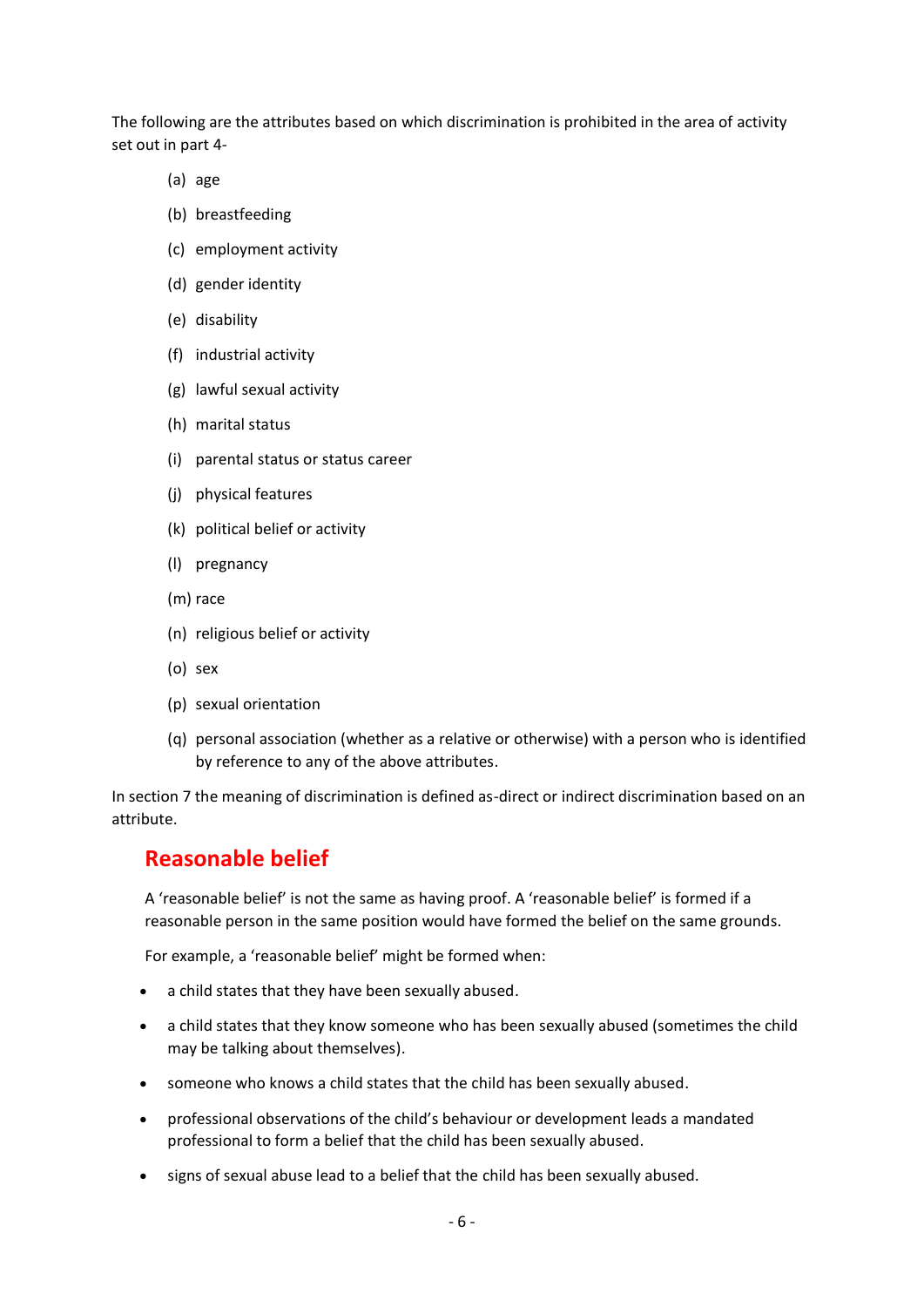# **Child Protection**

MRCS is committed to the safety and wellbeing of all children and young people. As part of the Government's commitment to implementing the recommendations of the Betrayal of Trust report, which found that more must be done to prevent and respond to child abuse in our community, there is a new regulatory landscape surrounding child safety, underpinned by the new PROTECT Child Safe Standards. The Child Safe Standards are compulsory minimum standards for all CLA schools, to ensure they are well prepared to protect children from abuse and neglect.

To create and maintain a child safe organisation, all schools must comply with Ministerial Order No. 870, in operation from 1 August 2016.

### **Notifications of Abuse**

For the purposes of these standards, abuse constitutes any act committed against a child involving:

physical violence sexual offences The infliction on a child serious emotional or psychological abuse serious neglect.

school's instructors are committed to protecting a child's right to be safe from abuse of any kind. These procedures must be applied in any circumstance where there is an incident.

#### Call the police on 000 if you have immediate concerns for a child's safety.

If any instructor has suspicions of abuse consult the Department of Human Services Victorian Child Protection Service. When someone with mandatory reporting obligations has reasonable suspicion of abuse they need to contact the Child Protection Crisis Line: 13 12 78 or Victoria Police 000 (urgent matters).

## **Fair procedures for personnel**

The safety and wellbeing of children is our primary concern. We are also fair and just to personnel. The decisions we make when recruiting, assessing incidents, and undertaking disciplinary action will always be thorough, transparent, and based on evidence.

We record all allegations of abuse and safety concerns using our incident reporting form, including investigation updates. All records are securely stored.

If an allegation of abuse or a safety concern is raised, we provide updates to children and families on progress and any actions we as an organisation take.

# **Code of Conduct**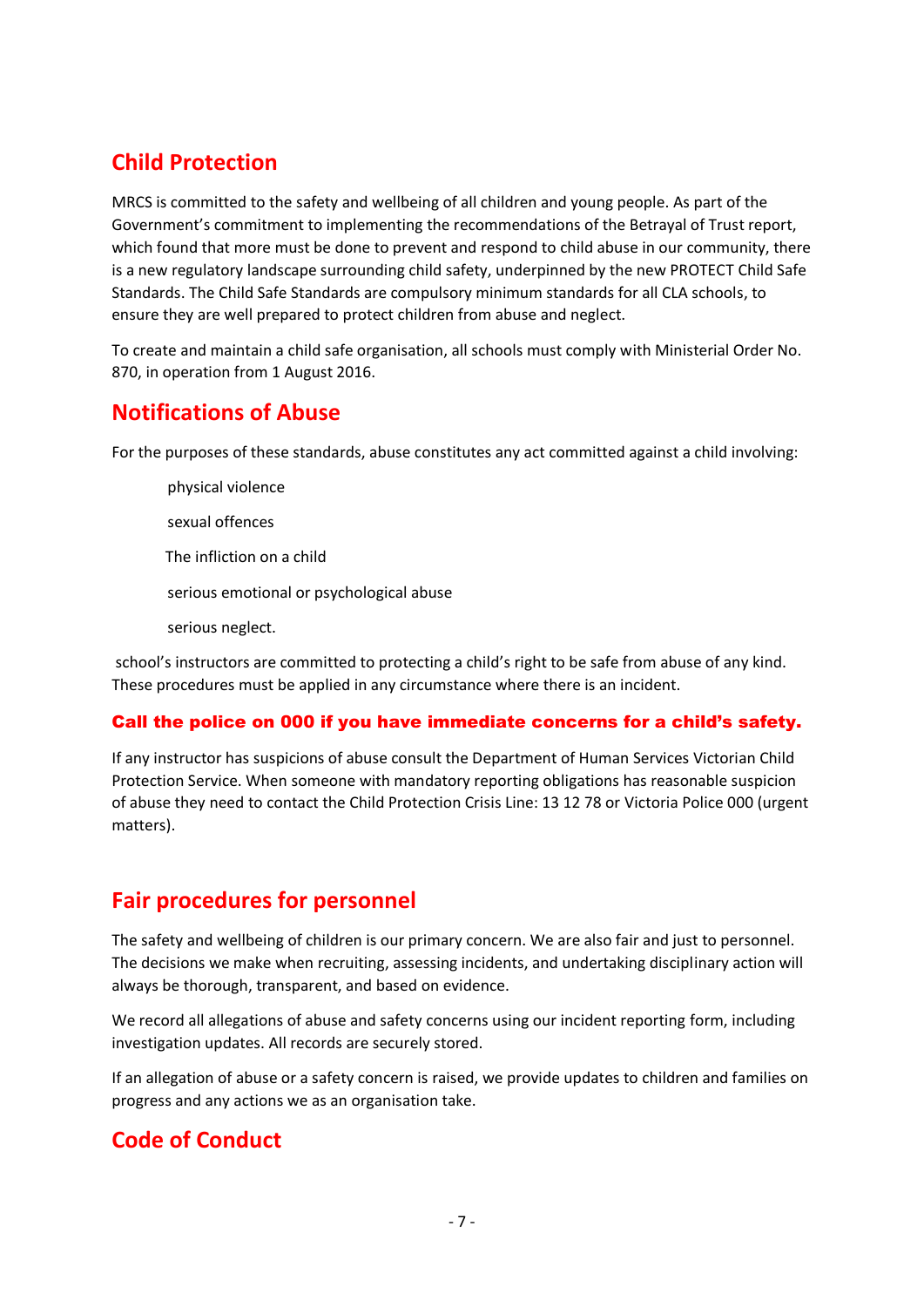A Code of Conduct is a highly effective strategy to help keep children safe from harm. A Code of Conduct lists behaviours that are acceptable and those that are unacceptable. It identifies professional boundaries, ethical behaviour and how to avoid or better manage difficult situations. (CHILD SAFE STANDARD 3: DEVELOPING A CHILD SAFETY CODE OF CONDUCT)

This Child Safety Code of Conduct is to the requirements of the Child Safe Standards and applies to all school employees, contractors, volunteers and any other members of the school community involved in child-related work with students of the school. This Child Safety Code of Conduct identifies inappropriate behaviour with children in a school environment. The objective is to guide school staff in identifying and regulating their own behaviour and the behaviour of other school staff, and to protect children from abuse in the school environment.

Our school is required to develop or review codes of conduct and ensure they provide all staff and volunteers with a set of clear principles about how they should behave with children. Where applicable, organisations can reference professional codes of conduct that clearly outline appropriate behaviour with children.

MRCS upholds the following code of conduct in relation to employers, educators, volunteers, students, families, and children:

### **For Instructors -Teachers:**

Ensure that all instructors are:

- Clear about their roles and responsibilities regarding child protection.
- *All staff, volunteers and board members of Malvern Russian Community School are required to observe child safe principles and expectations for appropriate behaviour towards and in the company of children, as noted below.*
- *Adhering to Malvern Russian Community School child safe policy at all times / upholding Malvern Russian CommunitySchool statement of commitment to child safety at all time*
- *Taking all reasonable steps to protect children from abuse.*
- Aware of their obligations to immediately report suspected abuse to **Call the police on 000 if you have immediate concerns for a child's safety.**
- Aware of the indicators when a child may be at risk of harm or significant harm.
- Provide training and development for all instructors in the recognition and reporting of abuse and harm.
- Provide reporting procedures and professional standards for care and protection work.
- Reporting any allegations of child abuse to **Malvern Russian Community School**  Child Safety Officer **Malvern Russian Community School** / leadership, and ensure any allegation to reported to the police or child protection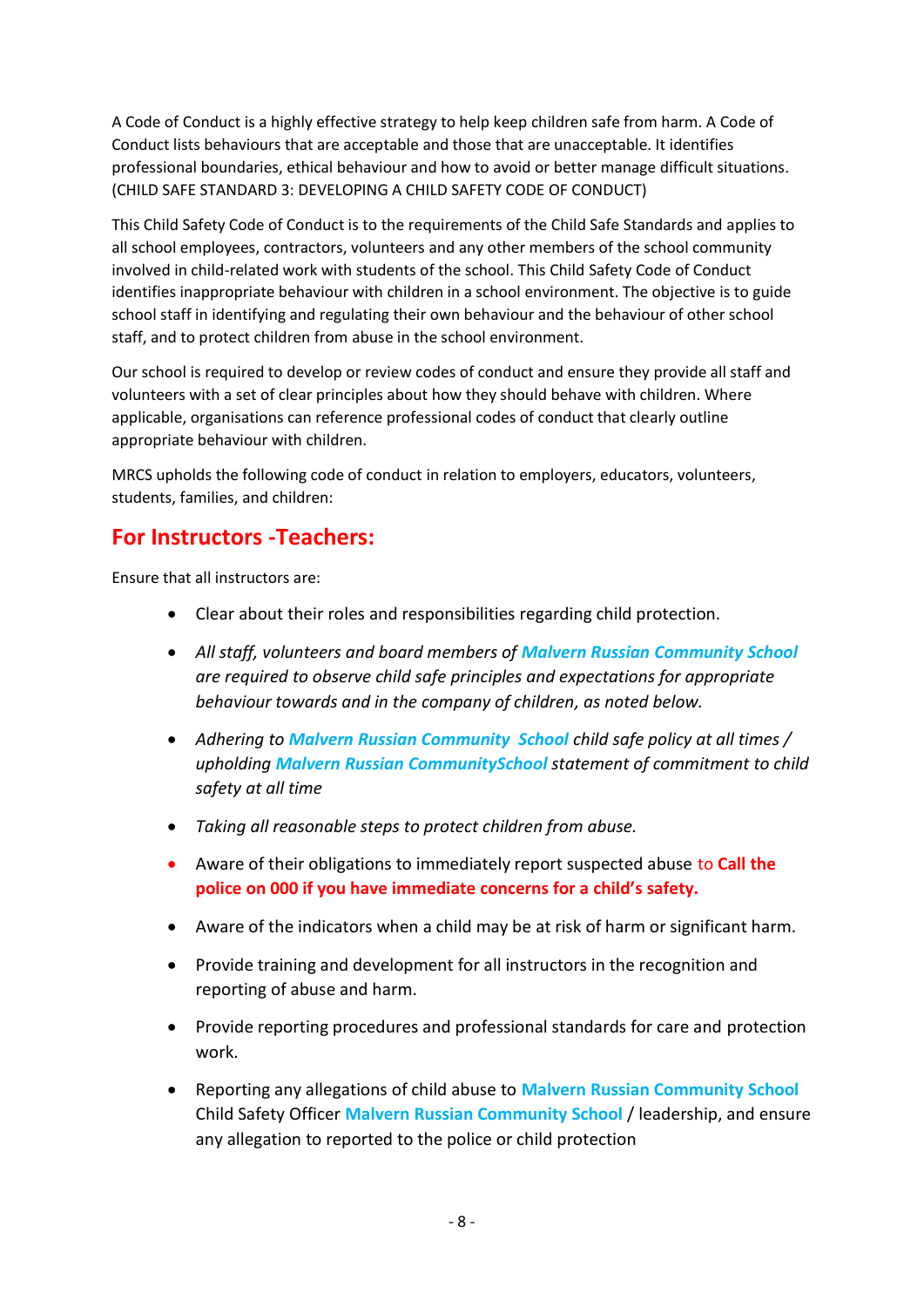- If an allegation of child abuse is made, ensure as quickly as possible that the child is safe.
- Enable educators to have access to relevant acts, regulations, standards, and other resources for them to complete their obligations.
- Treating everyone with respect.
- Promoting the cultural safety, participation, and empowerment of Aboriginal children (for example, by never questioning an Aboriginal child's selfidentification).
- Promoting the cultural safety, participation, and empowerment of children with culturally and/or linguistically diverse backgrounds (for example, by having a zero tolerance of discrimination).
- Promoting the cultural safety, participation, and empowerment of children with culturally and/or linguistically diverse backgrounds (for example, by having a zero tolerance of discrimination).
- Encouraging children to 'have a say' and participate in all relevant organisational activities where possible, especially on issues that are important to them.
- Ensuring as far as practicable that adults are not left alone with a child.

#### **Staff and volunteers must not:**

- Develop any 'special' relationships with children that could be seen as favouritism (for example, the offering of gifts or special treatment for specific children) (grooming).
- Exhibit behaviours with children which may be construed as unnecessarily physical (for example inappropriate sitting on laps. Sitting on laps could be appropriate sometime, for example while reading a storybook to a small child in an open plan area).
- Put children at risk of abuse (for example, by locking doors).
- Do things of a personal nature that a child can do for themselves, such as toileting or changing clothes.
- Engage in open discussions of a mature or adult nature in the presence of children (for example, personal social activities).
- Use inappropriate language in the presence of children.
- Express personal views on cultures, race, or sexuality in the presence of children.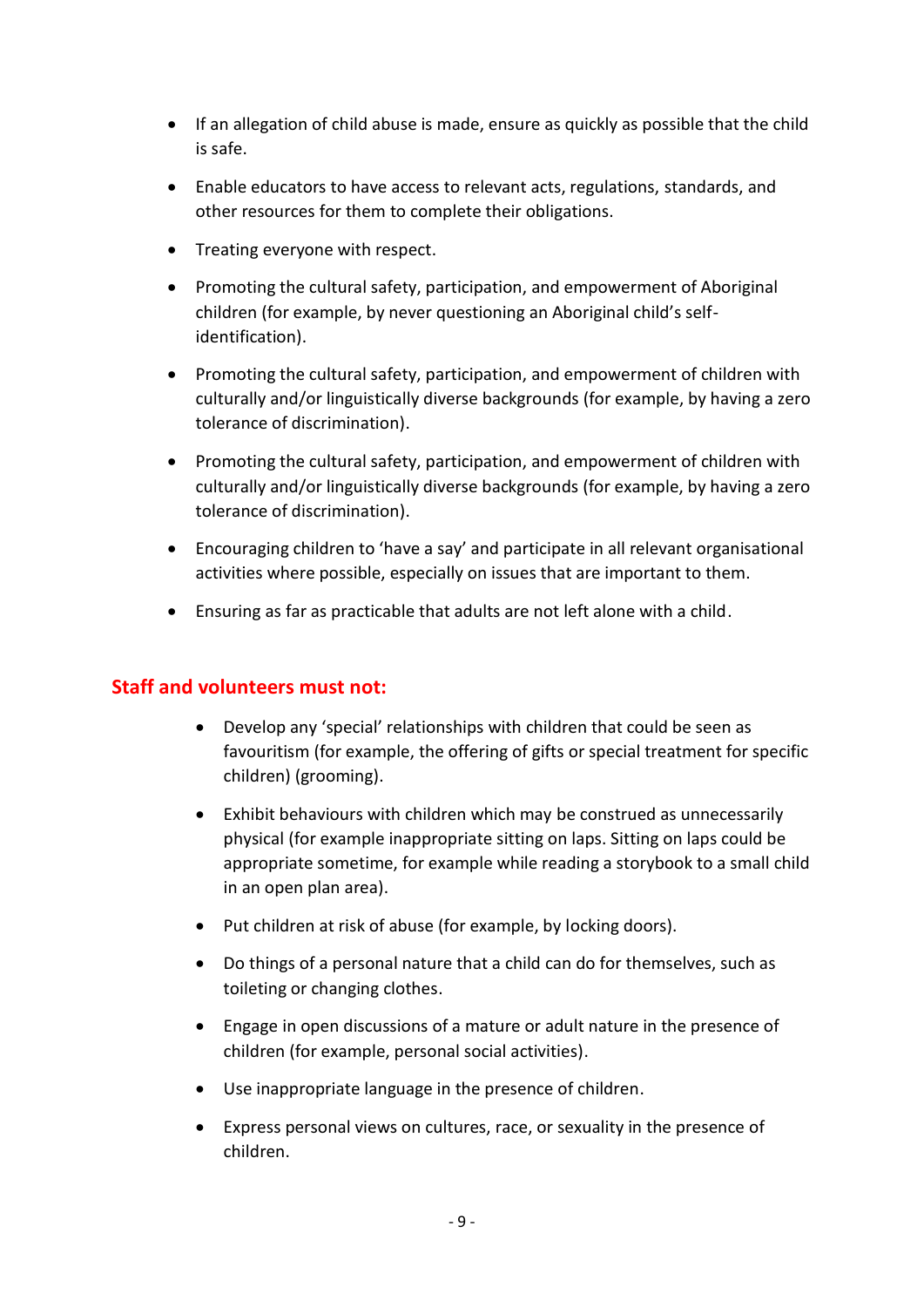- *Discriminate against any child, including because of culture, race, ethnicity, or* disability.
- Have contact with a child or their family outside of our organisation without our child safety officer's knowledge and/or consent (for example, no babysitting). Accidental contact, such as seeing people in the street, is appropriate).
- Have any online contact with a child or their family (unless necessary, for example providing families with e-newsletters).
- Ignore or disregard any suspected or disclosed child abuse.

## **Definition of Abuse**

'**Abuse'** –For the purposes of these standards, abuse constitutes any act committed against a child involving:

- physical violence
- sexual offences
- serious emotional or psychological abuse
- serious neglect.

(a) **Physical violence** occurs when a child suffers or is likely to suffer significant harm from a nonaccidental injury or injuries inflicted by another person. Physical violence can be inflicted in many ways, including beating, shaking, burning or use of weapons (such as, belts and paddles).

Possible physical indicators:

- Unexplained bruises
- Burns and/or fractured bones

Possible behavioural indicators:

- Showing wariness or distrust of adults
- Wearing long sleeved clothes on hot days (to hide bruising or other injury)
- Fear of specific people
- Unexplained absences
- Academic problems

 (b) **Sexual offences** occur when a person involves the child in sexual activity, or deliberately puts the child in the presence of sexual behaviours that are exploitative or inappropriate to his/her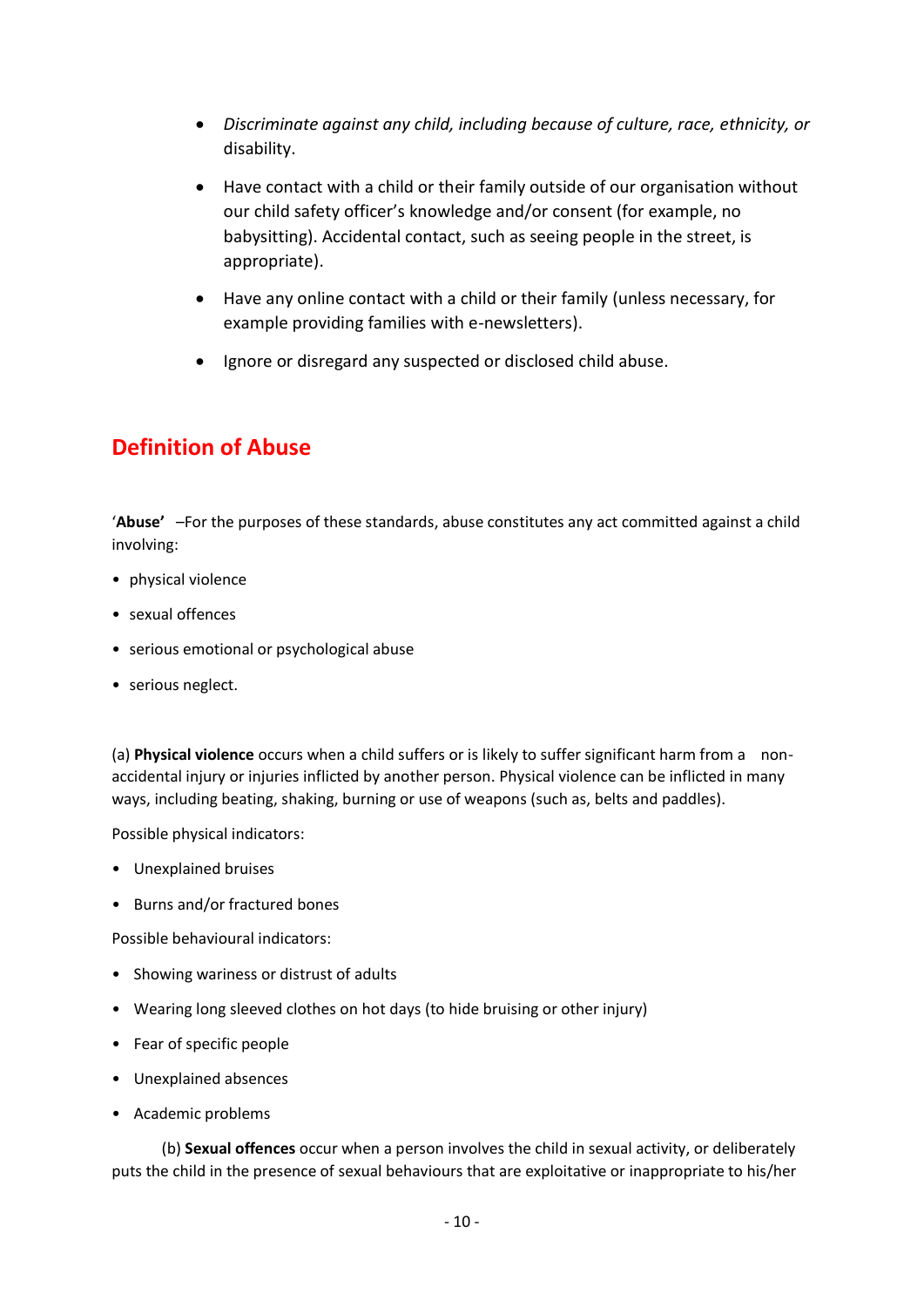age and development. Child sexual abuse can involve a range of sexual activity including fondling, masturbation, penetration, voyeurism, and exhibitionism. It can also include exposure to or exploitation through pornography or prostitution, as well as grooming behaviour.<sup>1</sup>

Possible physical indicators:

- Presence of sexually transmitted diseases
- Pregnancy
- Vaginal or anal bleeding or discharge

Possible behavioural indicators:

- Displaying sexual behaviour or knowledge that is unusual for the child's age
- Difficulty sleeping
- Being withdrawn
- Complaining of headaches or stomach pains
- Fear of specific people
- Showing wariness or distrust of adults
- Displaying aggressive behaviour

(c) **Serious emotional or psychological abuse** occurs when harm is inflicted on a child through repeated rejection, isolation, or by threats or violence. It can include derogatory name-calling and put-downs, or persistent and deliberate coldness from a person, to the extent where the behaviour of the child is disturbed or their emotional development is at serious risk of being impaired. Serious emotional or psychological abuse could also result from conduct that exploits a child without necessarily being criminal, such as encouraging a child to engage in inappropriate or risky behaviours.

Possible physical indicators:

- Delays in emotional, mental, or even physical development
- Physical signs of self-harming

Possible behavioural indicators:

- Exhibiting low self-esteem
- Exhibiting high anxiety
- Displaying aggressive or demanding behaviour
- Being withdrawn, passive and/or tearful

<www.justice.vic.gov.au/home/safer+communities/protecting+children+and+families/grooming+offence>

<sup>&</sup>lt;sup>1</sup> A new grooming offence commenced in Victoria on 9 April 2014. Further information is available on the [Department of Justice website](http://www.justice.vic.gov.au/home/safer+communities/protecting+children+and+families/grooming+offence)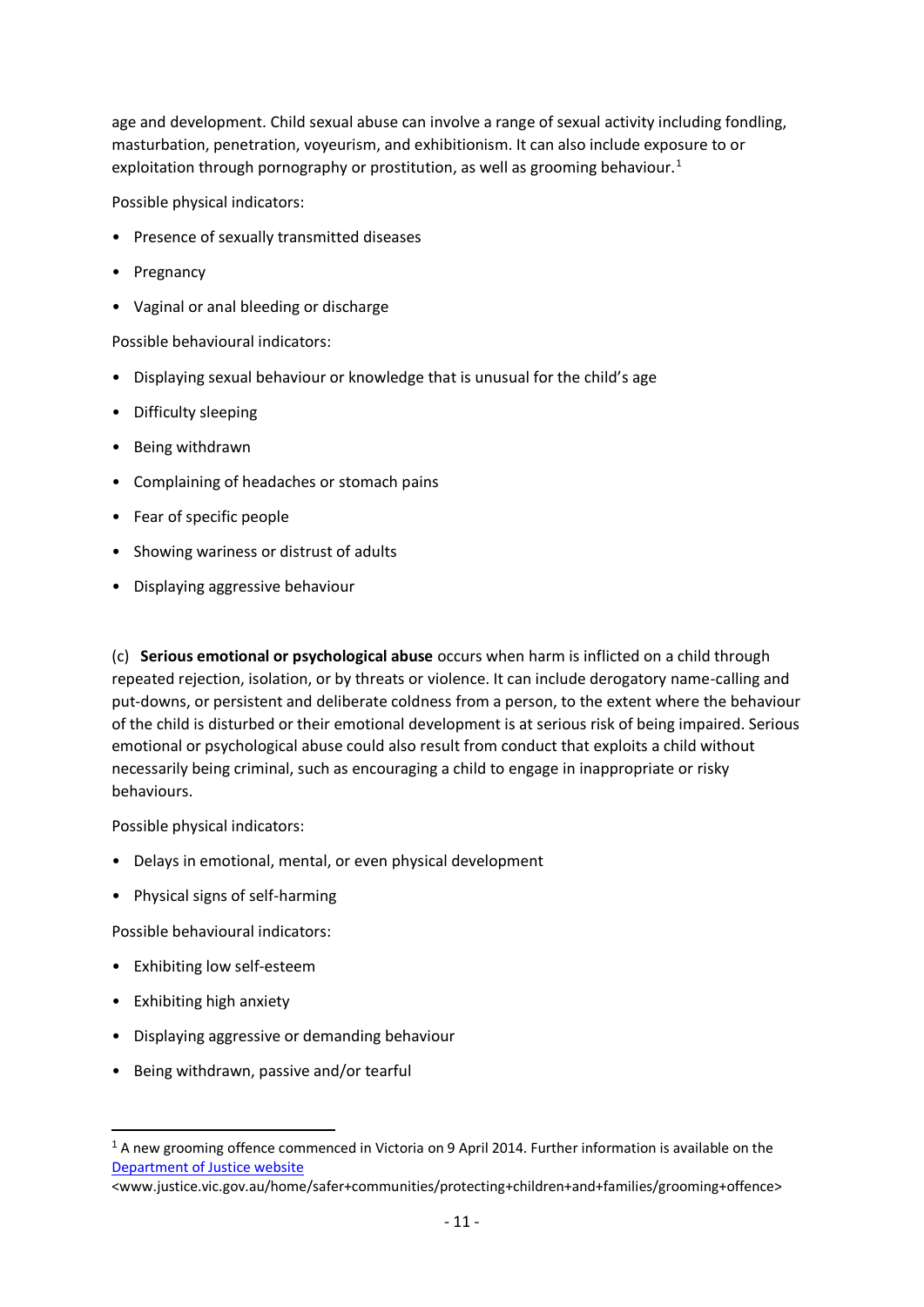• Self-harming

(d)**Serious neglect** is the continued failure to provide a child with the necessities of life, such as food, clothing, shelter, hygiene, medical attention, or adequate supervision, to the extent that the child's health, safety and/or development is, or is likely to be, jeopardised. Serious neglect can also occur if an adult fails to adequately ensure the safety of a child where the child is exposed to extremely dangerous or life threatening situations.

Possible physical indicators:

- Frequent hunger
- Malnutrition
- Poor hygiene
- Inappropriate clothing

Possible behavioural indicators:

- Stealing food
- Staying at school outside of school hours
- Aggressive behaviour
- Misusing alcohol or drugs
- Academic issues

#### **Call the police on 000 if you have immediate concerns for a child's safety.**

Information about child protection services can be found on the [Department of Health and Human](http://www.dhs.vic.gov.au/for-individuals/crisis-and-emergency/reporting-child-abuse)  [Services website](http://www.dhs.vic.gov.au/for-individuals/crisis-and-emergency/reporting-child-abuse)

<www.dhs.vic.gov.au/for-individuals/crisis-and-emergency/reporting-child-abuse>

## **Documenting a disclosure of harm**

Complete an **incident report form** (Template provided) or record the details as soon as possible so that they are accurately captured. Include:

- time, date, and place of the disclosure
- 'word for word 'what happened and what was said, including anything you said and any actions that have been taken, and
- date of report and signature

If you need to take notes as the person is telling you, explain that you are taking a record in case any later enquiry occurs.

#### **Reporting the disclosure or suspicion of harm to authorities**

**A new offence for failure to disclose child sexual abuse came into effect on 27 October 2014. The offence requires that any adult who holds a reasonable belief that a sexual offence has been**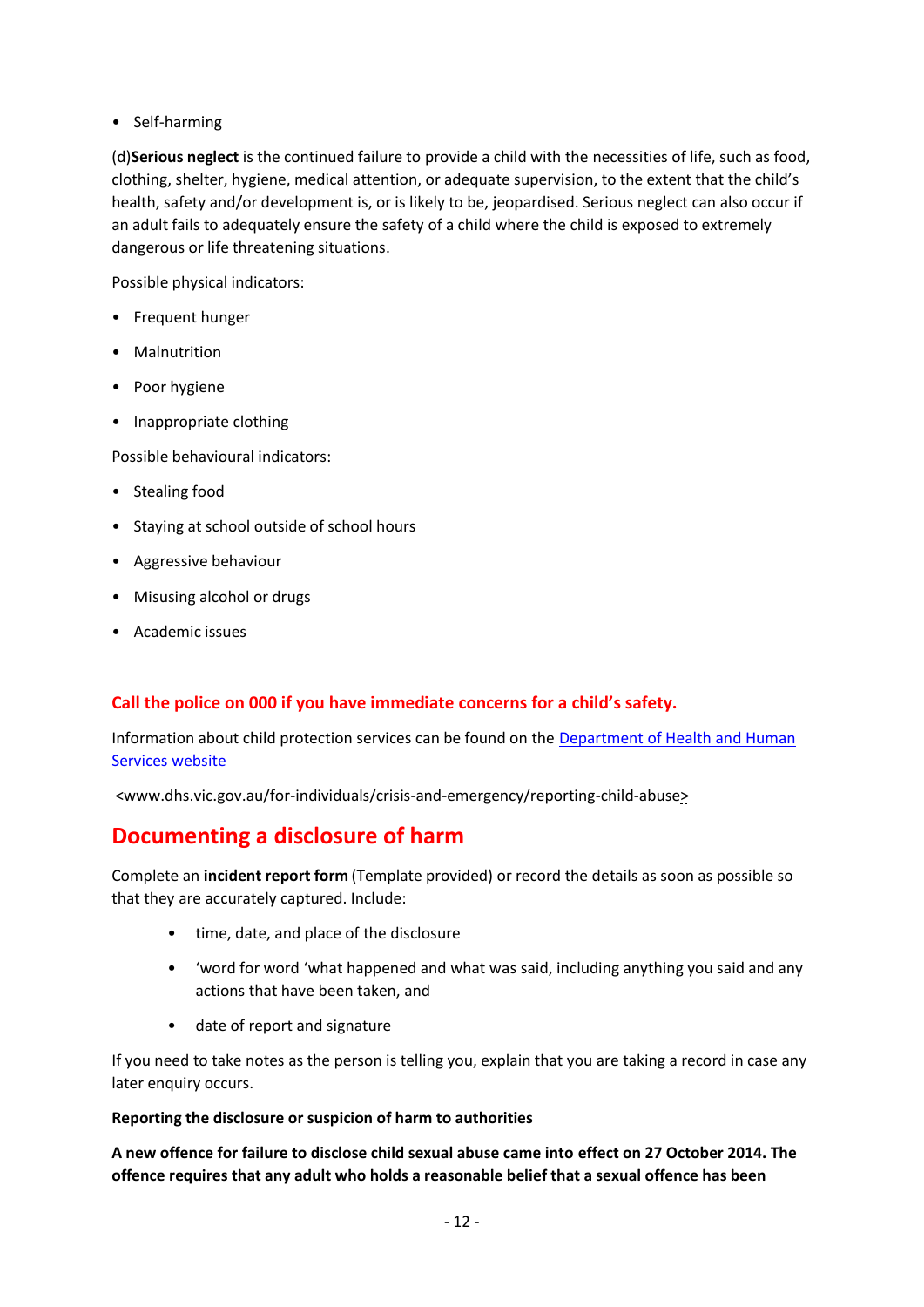**committed in CLA schools by an adult against a child (aged under 16) disclose that information to police. The offence applies to all adults, not just professionals who work with children, unless they have a reasonable excuse.**

## **FOUR CRITICAL ACTIONS FOR SCHOOLS**

**Responding to Incidents, Disclosures and Suspicions of Child Abuse** 

**ACTION 1: RESPONDING TO AN EMERGENCY**

**ACTION 2: REPORTING TO AUTHORITIES**

**ACTION 3: CONTACTING PARENTS/CARERS**

**ACTION 4: PROVIDING ONGOING SUPPORT**

**Relevant Legislation**

- **Children, Youth and Families Act 2005 (Vic.)**
- **Working with Children Act 2005 (Vic.)**
- **Education and Training Reform Act 2006 (Vic.)**
- **Equal Opportunity Act 2010 (Vic.)**
- **Privacy Act 1988 (Cth)**
- **Crimes Act 1958 (Vic.)**
- **– Three new criminal offences have been introduced under this Act:**

**a) Failure to disclose offence: Any adult who forms a reasonable belief that a sexual offence has been committed by an adult against a child under 16 has an obligation to report that information to police. Failure to disclose the information to police is a criminal offence.**

**b) Failure to protect offence: The offence will apply where there is a substantial risk that a child under the age of 16 under the care, supervision or authority of a relevant organisation will become a victim of a sexual offence committed by an adult associated with that organisation. A person in a position of authority in the organisation will commit the offence if they know of the risk of abuse and have the power or responsibility to reduce or remove the risk, but negligently fail to do so.**

**C) Grooming offence: This offence targets predatory conduct designed to facilitate later sexual activity with a child. Grooming can be conducted in person or online, for example via interaction through social media, web forums and emails.**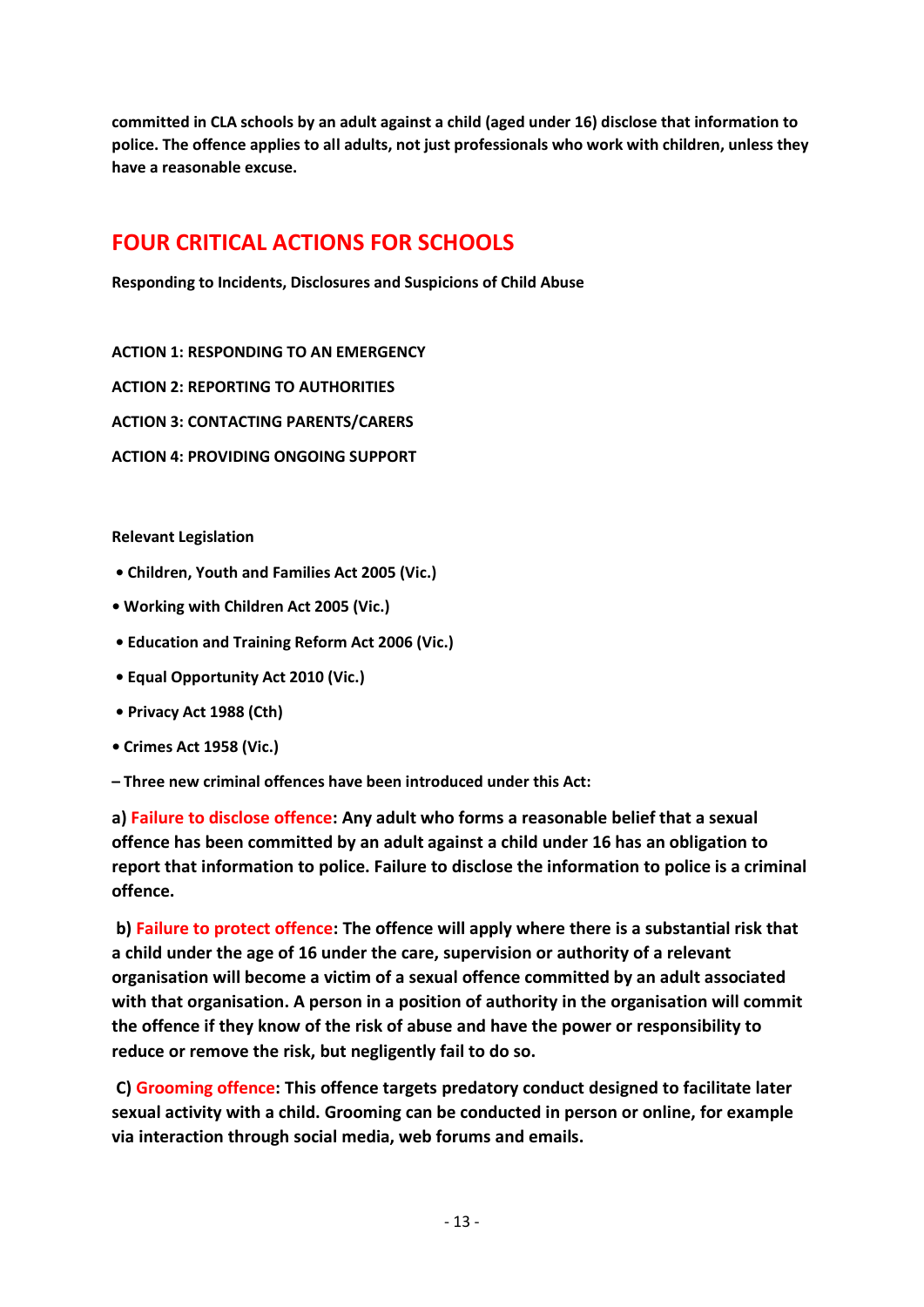- I. The offence applies where an adult communicates, by words or conduct, with a child under the age of 16 years or with a person who has care, supervision, or authority for the child with the intention of facilitating the child's involvement in sexual conduct, either with the groomer or another adult.
- II. Grooming does not necessarily involve any sexual activity or even discussion of sexual activity – for example, it may only involve establishing a relationship with the child, parent, or carer for the purpose of facilitating sexual activity later.
- III. The sexual conduct must constitute an indictable sexual offence. This includes offences such as sexual penetration of a child, indecent assault, and indecent act in the presence of a child. It does not include summary offences, such as up skirting and indecent behaviour in public.

# **Strategies to promote the participation and empowerment of children**

#### **Description**

Schools need to ensure children feel safe and comfortable in reporting concerns or allegations of abuse. Organisations should have simple and accessible processes that help children understand what to do if they want to report abuse, inappropriate behaviour, or concerns for their safety. All personnel need to have an awareness of children's rights and adults' responsibilities regarding child abuse.

#### **Rationale**

Children often do not report abuse because they feel uncomfortable or they do not know how to raise their concerns or allegations of abuse. Some organisations do not have simple and accessible processes assisting children to understand their rights and how to report concerns regarding their safety.

#### **How could your organisation implement this standard?**

Examples of how your organisation could implement this standard include the following:

- Provide children with child-appropriate and accessible information about what child abuse is, their rights to make decisions about their body and their privacy, that no one has a right to injure them, and how they can raise concerns about abuse. For example, information could be included in welcome packs, information sessions and posters, as well as on websites and social media.
- Ensure information and processes for reporting concerns are accessible to all children, for example by having policies and procedures that can be accessed and understood by children with a disability.
- Ensure information and processes for reporting concerns are culturally appropriate for Aboriginal children. A way to help ensure this could include engaging with parents of Aboriginal children, local Aboriginal communities or an Aboriginal community controlled organisation to review information and processes.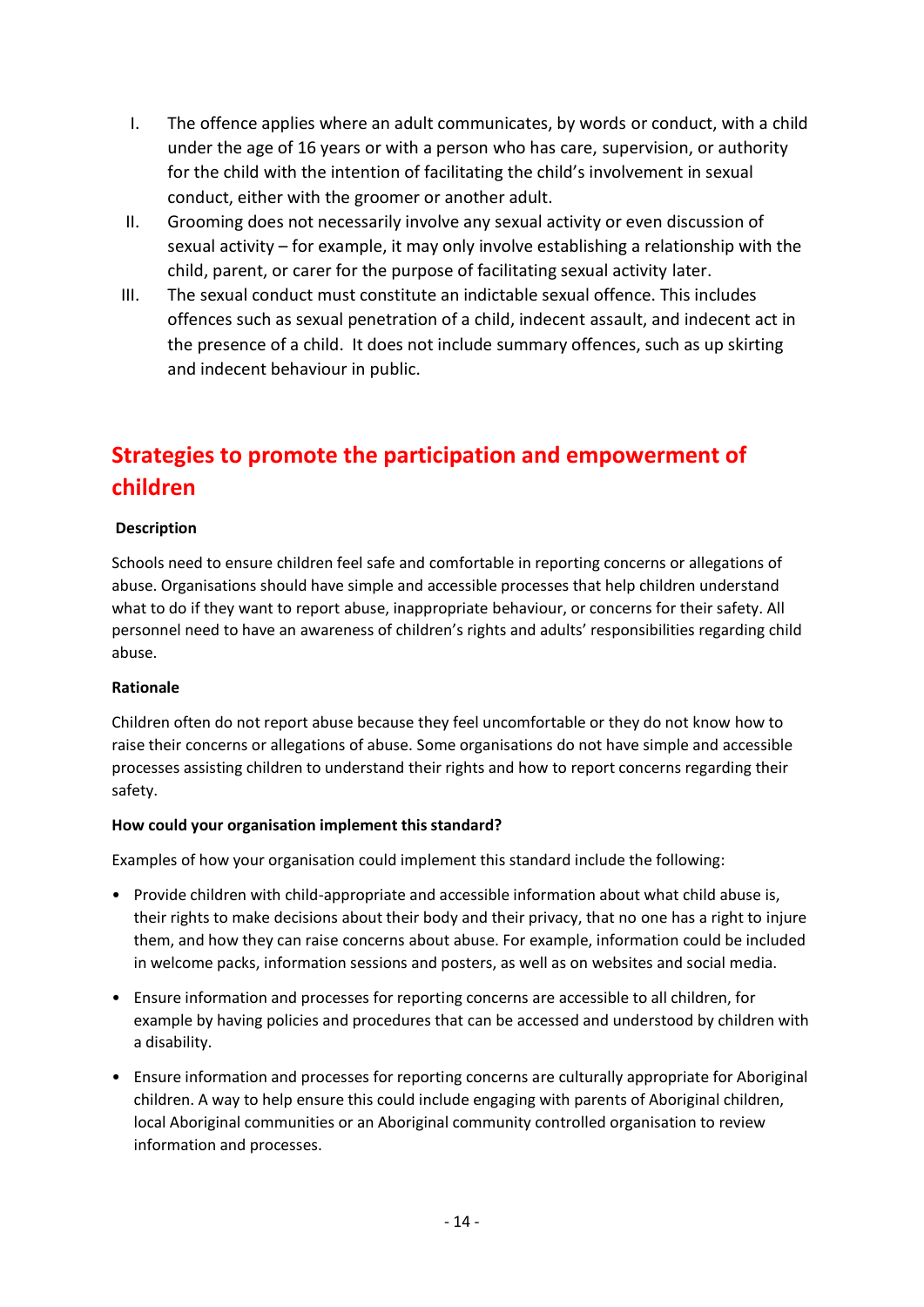- Consider access and culturally appropriate language, photographs and artwork for Aboriginal children, children from culturally and/or linguistically diverse backgrounds and children with a disability when drafting communications materials.
- Translate Schools information (including information about children's rights, child safe policies, statements of commitment and reporting and response procedures) into relevant community languages, including relevant Aboriginal languages.
- Gather feedback from children, for example through surveys, focus groups, story time and social media, about whether they would feel safe and taken seriously if they were to raise concerns, and implement improvements based on this feedback.
- Enable children to express their views and make suggestions on what child safety means to them, and on child safe policies, reporting and response procedures, and acknowledge and act upon these where possible. For example, views could be gathered through suggestion boxes, feedback sessions, emails or online (via wikis or other social media).

#### **Successfully implementing this standard should result in organisations in which:**

- reporting procedures for when a child feels unsafe are accessible for all children.
- children understand what child abuse is, and their rights (age appropriate).
- children understand how to report an allegation of abuse or concern for their safety to the organisation, a trusted adult, and external bodies (for example, the police).
- children feel safe, empowered and taken seriously if they raise concerns.
- children feel empowered to contribute to the organisation's understanding and treatment of child safety.
- children's reports of concern are responded to appropriately.

staff understand how to empower children and encourage their participation.

### **Privacy**

All personal information considered or recorded will respect the privacy of the individuals involved, whether they be staff, volunteers, parents, or children, unless there is a risk to someone's safety. We have safeguards and practices in place to ensure any personal information is protected. Everyone is entitled to know how this information is recorded, what will be done with it, and who will have access to it. CLA acknowledges that community languages schools must exercise appropriate processes and guidelines which respect the privacy of all staff and students. CLA considers any breach of privacy by schools to be a serious issue which will need to be investigated.

### **Legislative responsibilities**

Our organisation takes our legal responsibilities seriously, including: